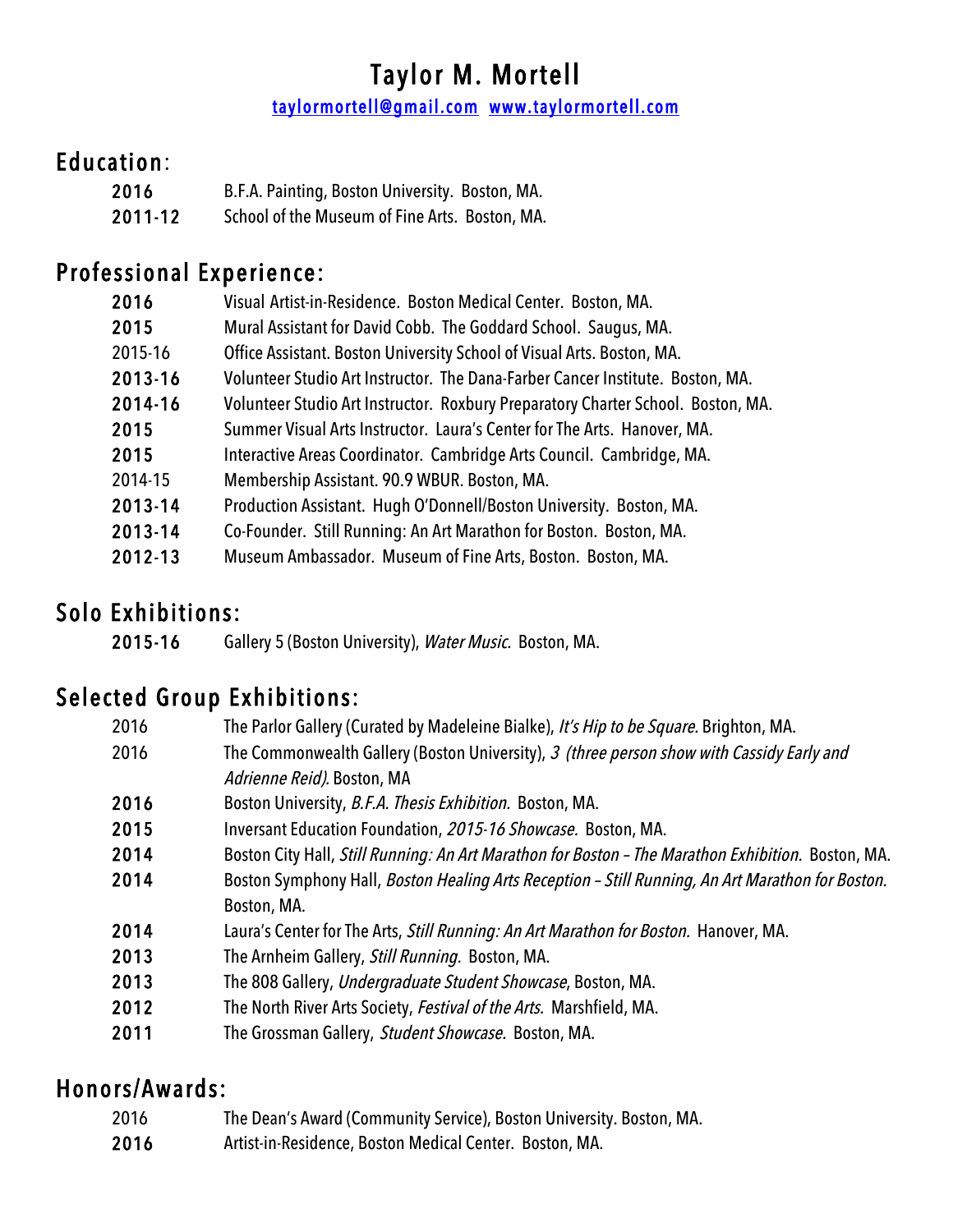| 2016    | Grantee, Santander Urban Impact Program. Boston, MA.                                          |
|---------|-----------------------------------------------------------------------------------------------|
| 2014-16 | Dean's Scholar Award. Boston University. Boston, MA.                                          |
| 2015    | Nominee, The Rhodes Scholarship. Oxford, UK/Boston, MA.                                       |
| 2015    | Nominee, The Marshall Scholarship. London, UK/Cambridge, MA.                                  |
| 2015    | Nominee, The Mitchell Scholarship. Washington DC/Boston, MA.                                  |
| 2014    | Citizen Artist Award, Boston University. Boston, MA.                                          |
| 2013-14 | Grantee/Ambassador to Massachusetts, Youth Service America. Washington DC.                    |
| 2013    | Grantee, The Boston University Arts Initiative. Boston, MA.                                   |
| 2012    | Constantine Alajov Scholarship, Boston University. Boston, MA.                                |
| 2012-16 | Performance Award, Boston University. Boston, MA.                                             |
| 2012-16 | Dean's List, Boston University. Boston, MA.                                                   |
| 2012    | Felida Babe Cusick Memorial Scholarship, North River Arts Society. Marshfield, MA.            |
| 2012    | Brook's World Travels Scholarship, Brook's World Travels Memorial Foundation. Marshfield, MA. |
| 2012    | Marshfield Chamber of Commerce Scholarship, Town of Marshfield. Marshfield, MA.               |
|         |                                                                                               |

# Selected Bibliography:

| 2016 | Cody, Sarah. ENGineer Magazine, Boston University College of Engineering. Spring 2016. 2-page<br>spread on kinetic sculpture work and brief artist statement.                                                                   |
|------|---------------------------------------------------------------------------------------------------------------------------------------------------------------------------------------------------------------------------------|
| 2016 | Clemons, Rivah. Artist Profile: In their Element, A look at CFA's Brightest Artists, The BUZZ<br>Magazine. Spring 2016. Review of show, artist interview, and images of work.                                                   |
| 2016 | Scott, Cydney. "Water Music Close Up", BU Today. Boston University. Winter 2016. Images of<br>work and brief exhibition write-up.                                                                                               |
| 2014 | Checcio, Janice. 2014 Annual Report, Boston University. Winter 2014. Feature story on artistic<br>work with kinetic sculpture, video interview.                                                                                 |
| 2014 | Ehrlich, Lara. "How Art Helped Heal A City", Esprit Magazine. Boston University. Summer 2014.<br>Feature story on "Still Running: An Art Marathon for Boston"                                                                   |
| 2014 | Shea, Andrea. "How Art is Helping Heal Boston A Year After the Marathon Bombings", National<br>Public Radio Morning Edition. April 2014. Interview and online feature on "Still Running: An Art<br><b>Marathon for Boston."</b> |
| 2013 | Dostis, Melanie. "Boston University Students Start Art Marathon to Honor Boston Marathon<br>Responders", The Boston Globe. November 2013. Feature story on "Still Running: An Art Marathon<br>for Boston."                      |

### Collections:

| 2016 | Private collection of Caitlin Cawley and Alexander Cooper-Knutrud. |
|------|--------------------------------------------------------------------|
| 2016 | <b>Inversant Education Foundation. Boston, MA.</b>                 |
| 2014 | The Boston Athletic Association. Boston, MA.                       |
| 2014 | The Boston Police Department. Boston, MA.                          |
| 2014 | The United States Air Force. Bedford, MA.                          |
| 2014 | The Boston University Police Department. Boston, MA.               |
| 2013 | Boston Medical Center. Boston, MA.                                 |
|      |                                                                    |